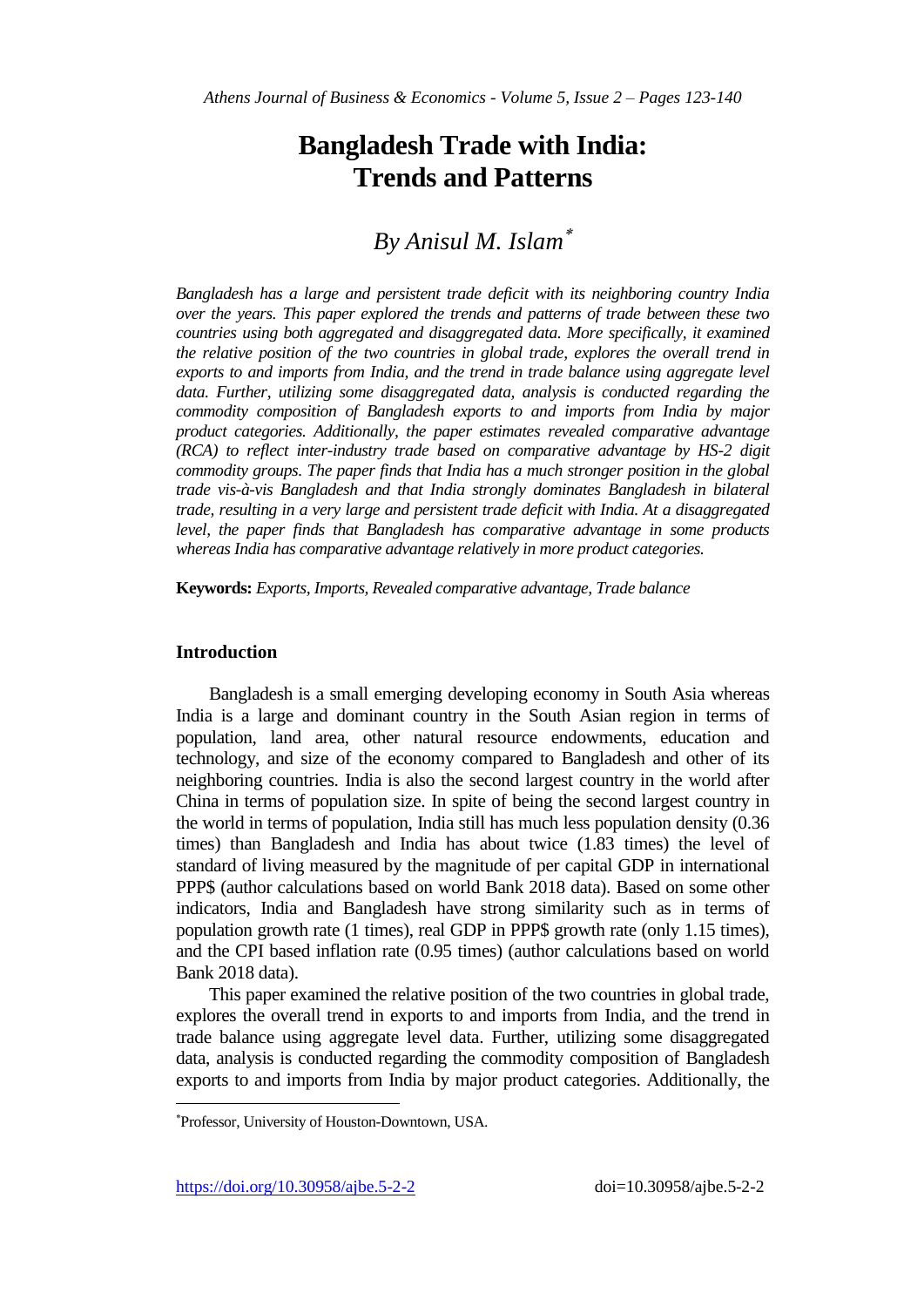paper estimates revealed comparative advantage (RCA) to reflect inter-industry trade based on comparative advantage. The paper uses data collected from various country level and international data sources. Both aggregate level and disaggregated level data were utilized in the study. The paper is of critical importance to political leaders and policy makers in both countries, including researchers, think tanks, academics, and various international organizations.

# **Literature Review**

A brief review of literature is conducted and presented in this section. Rather and Gupta (2014) discusses the role and significance of Bangladesh-India cooperation to improve cross-border trade and investment between the two countries and emphasized that increased Indian investments in the Bangladesh economy could increase integration, generate employment and help reduce the large trade deficits of Bangladesh with India. The paper did not undertake any rigorous empirical analysis of the trade patterns between the two countries. In a different study, Islam (2011) examined the Bangladesh-India trade trends for a limited number of years and made some efforts to analyze the trade patterns between the two countries from 2005 to 2009 fiscal years. Along with the rising trade deficit problem facing Bangladesh with India, the paper also examined a number of trade barrier issues limiting trade between these two countries, particularly those that act to limit Bangladesh exports to India. The paper then focuses more on the trade potentials for Bangladesh with the North-Eastern parts of India where Bangladesh might have some comparative advantage in exporting certain products to these remote regions of India. He further argues that such trade would be highly complementary to both nations and have the potential to bring closer integration of Bangladesh with these rather isolated remote regions from the mainland India, particular the four regions of Assam, Tripura, Meghalaya and Mizoram, all bordering Bangladesh in the North-Eastern part of India located between Bangladesh and Myanmar.

Basher (2013) examines the UNCTAD data just for two years, 2001 and 2011, to analyze overall trade along with trade by some major commodity groups and finds that Bangladesh exports to India was dominated by primary products and its imports from India was also dominated by similar primary products instead of manufacturing products. The author examined several trade related indices such as revealed comparative advantage, bilateral trade intensity, trade specialization index, trade complimentary index and intra-industry trade index for those two years and found that Bangladesh and India trade is more competitive rather than complementary in nature. While this study did compute a number of trade related indices, a few of the measurement formulas were either written in a confusing manner and/or could even be inaccurate, rendering estimates and conclusion based on those estimates to be questionable. Additional studies that discussed various aspects of the trade and other economic relations between these two neighboring countries include studies by Ahmed (2006), Bammi (2010), Dutta (2010), and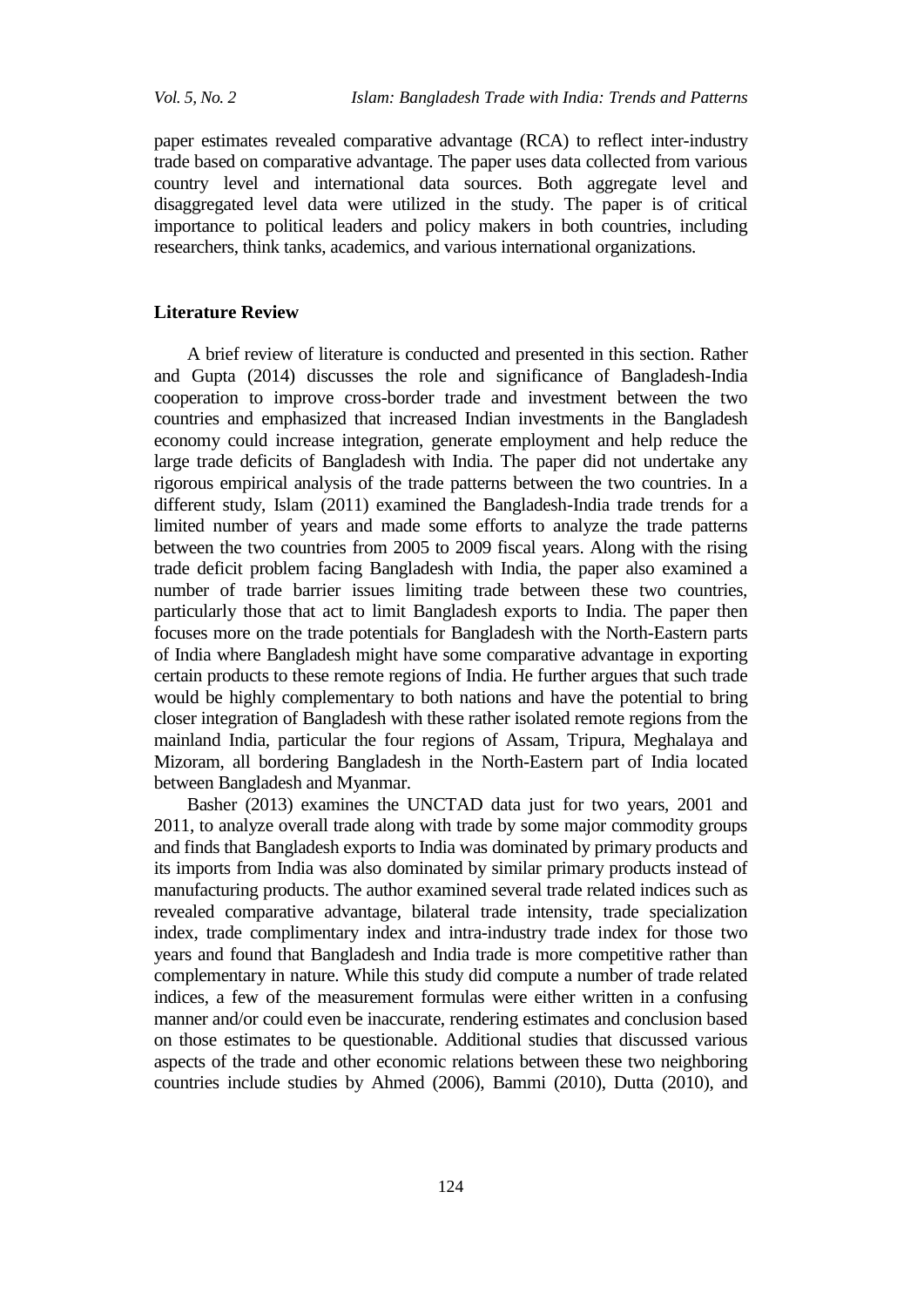Mukherjee (2015). These studies also discussed the potentials for improving trade relations between the two countries from different perspectives.

Some of the existing empirical studies have shown that there exists a rather large and growing volume of informal (unofficial and underground) trade between the two countries. Kashyap (2014) reported that the informal exports from India to Bangladesh were about USD 4 billion, which is of about similar magnitude of the volume of formal trade. Such informal trade occurs through various border areas without official channel (smuggling) and some event through official channels but through such corrupt practices (such as under invoicing of imports with official knowledge but occurs through bribery). Additional studies that focused on this type of trade include Bakht (1994), Chaudhary (1995), IBCCI (2016), Pursell (2007), Pohit and Taneja (2000, 2003), Taneja (2001), World Bank (2015), among others. Most of these studies found existence of large volume of informal trade beyond the officially recorded trade. Additionally, Taneja (2001) found that Bangladesh has large trade deficit even in the informal trade sector beyond the rising trade deficit of the country in the official (formal) trade sector. Pursell (2007) also examined Bangladesh-India trade focusing on illegal trade between the two countries, especially in the context of Sugar industry trade. Using data from 1994 to 2005 for this industry, he used simulations to examine the implication of any possible free trade agreement on sugar trade between these two countries and came out with some policy recommendations. IBCCI (2016) mentions that the size of the informal trade could be as large as the formal trade and the direction of this trade being mostly dominated by trade flowing from India to Bangladesh, but not the other way around. As such, it can be argued that Bangladesh may have sizeable trade deficit with India in the area of informal trade as well.

Using product-specific disaggregated data, Basu and Datta (2007a) studied Bangladesh-India trade deficits and tried to find the causes of persistent deficits facing Bangladesh in its trade with India. In this effort, they estimated revealed comparative advantage (RCA) and cosine measures to examine trade similarity and trade complementarity between the two countries and found that Bangladesh and India trades in very similar products and has little trade complementarity. Using data for 1990 to 1998, they estimated RCA values at three-digit SITC classification level indicated that both India and Bangladesh has comparative advantage in unskilled labor-intensive goods and hence their exports become competitive rather than complementary in the global markets, not a surprising result due to the fact that both countries are low-wage labor-abundant countries. However, they also found that India has much higher RCA values than Bangladesh in many more product categories while Bangladesh has RCA values greater than India in only a small number of product categories, which poses Bangladesh in a greater disadvantage in its exports to India compared to the other way trade.

Going beyond the RCA measures, Basu and Datta (2007a) estimated the Cosine measure of export-export similarity and export-import complementarities between the two countries. These estimates also clearly showed much stronger advantages for India against Bangladesh in their mutual trade prospects in each other's markets. Another paper that used product-specific disaggregated data was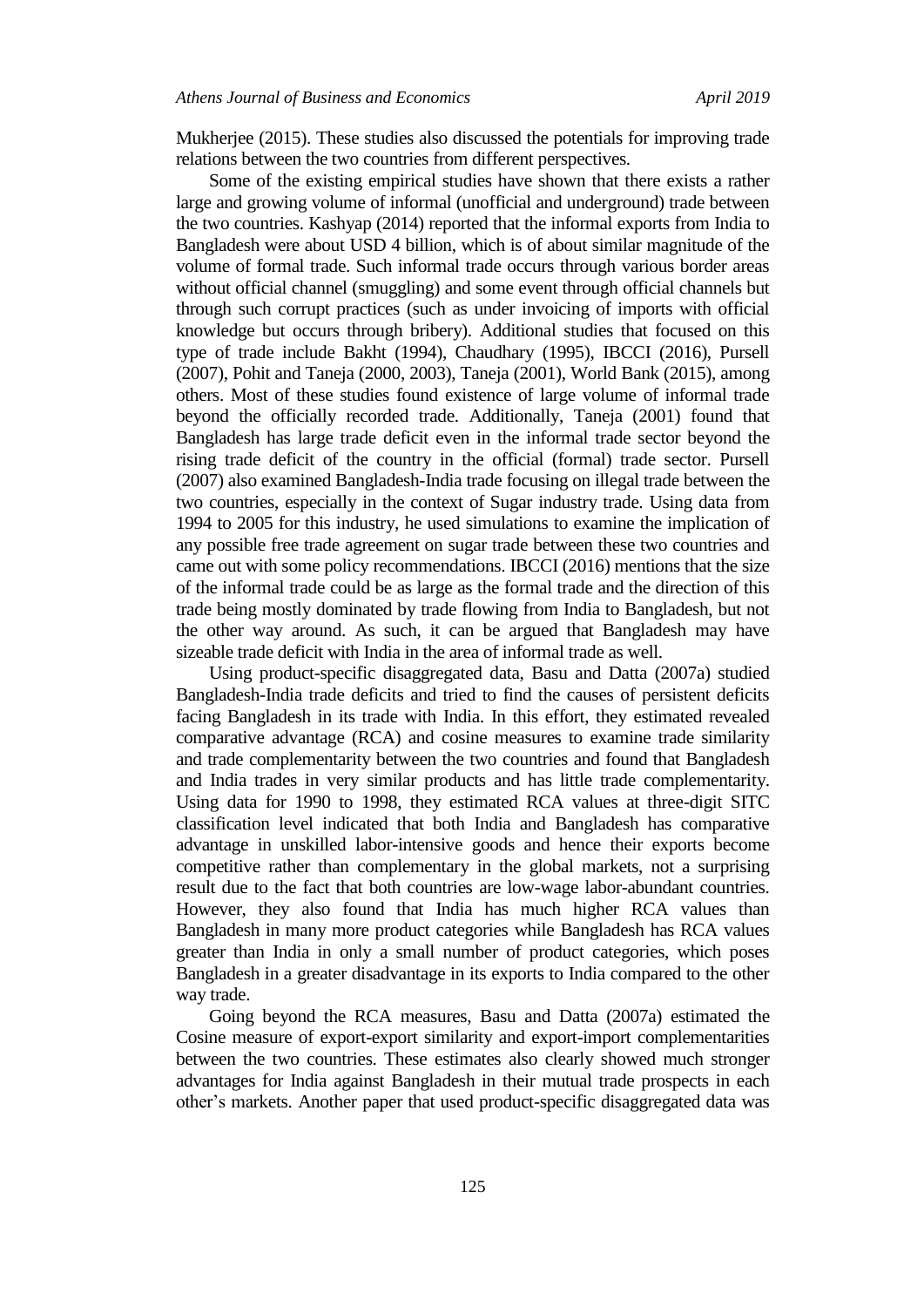by Alam, Uddin, Alam and Malakar (2009). They examined comparative advantage of Bangladesh vis-à-vis India and found that India has advantage in a variety of product categories whereas Bangladesh has such advantage in a limited number of product categories. Another study that used disaggregated data to examine composition and patterns of trade include Khan, Islam, Ashiqun, and Paul (2010) and found stronger advantage for India against Bangladesh.

Given that the two countries are close neighbors and given their strong political and diplomatic ties, the prospects for bilateral free trade agreements between Bangladesh and India were examined and their implications for both countries analyzed by several studies (Bhardwaj 2014, Bhuyan 2006, IBCCI 2016, Pursell and Sattar 2006, Razzaque and Basnett 2014, World Bank 2006, among others). These studies also examined the implications of a free trade agreement on the two countries trade and their respective trade balance positions.

Some other studies exist related to Bangladesh-India trade. However, most of these studies focus on the impact of exchange rate on trade imbalance between these two countries and found that Bangladesh has a large trade deficit with India and the volume of that deficit has been increasing over time (Akhtar and Salim 1999, Basu and Datta 2007a, Basu and Datta 2007b, Islam et al. 2013, Rahman 2005, among others). Basu and Datta (2007b) focused on and estimated bilateral overall trade deficits of Bangladesh with India and used aggregated annual timeseries data from 1974 to 2001 and co-integration analysis to estimate the export and import functions along with a trade balance function to examine the effects of misaligned exchange rate of Bangladeshi Taka against Indian Rupees in explaining the persistent trade deficits. In doing so, the authors tried to draw some parallel from Indonesian experience and suggested that Bangladeshi policy makers may want to draw some lessons from that country's experience in devising its own exchange rate policy. However, most of these studies are quite dated and utilizes time series data with small sample sizes, resulting in biased and unreliable parameter estimates. Further, some others do not utilize sophisticated statistical and econometric methodologies and techniques. Since these studies are not directly relevant for the purpose of this paper, further critical elaboration on these studies was not provided here.

# **Methodology: Measurement of Trade Indicators and Data Sources**

We have utilized a number of trade related measurements and indicators in this study. The trade related measurements used in this paper are listed below with their respective formula with equation numbers on the L.H.S. are given as follows:

# *Measurement of Trade Indicators*

Generally, the degree of trade globalization is measured by country exports, country imports or country overall trade (exports plus imports), each as % of country GDP. However, following the WTO, this paper uses the following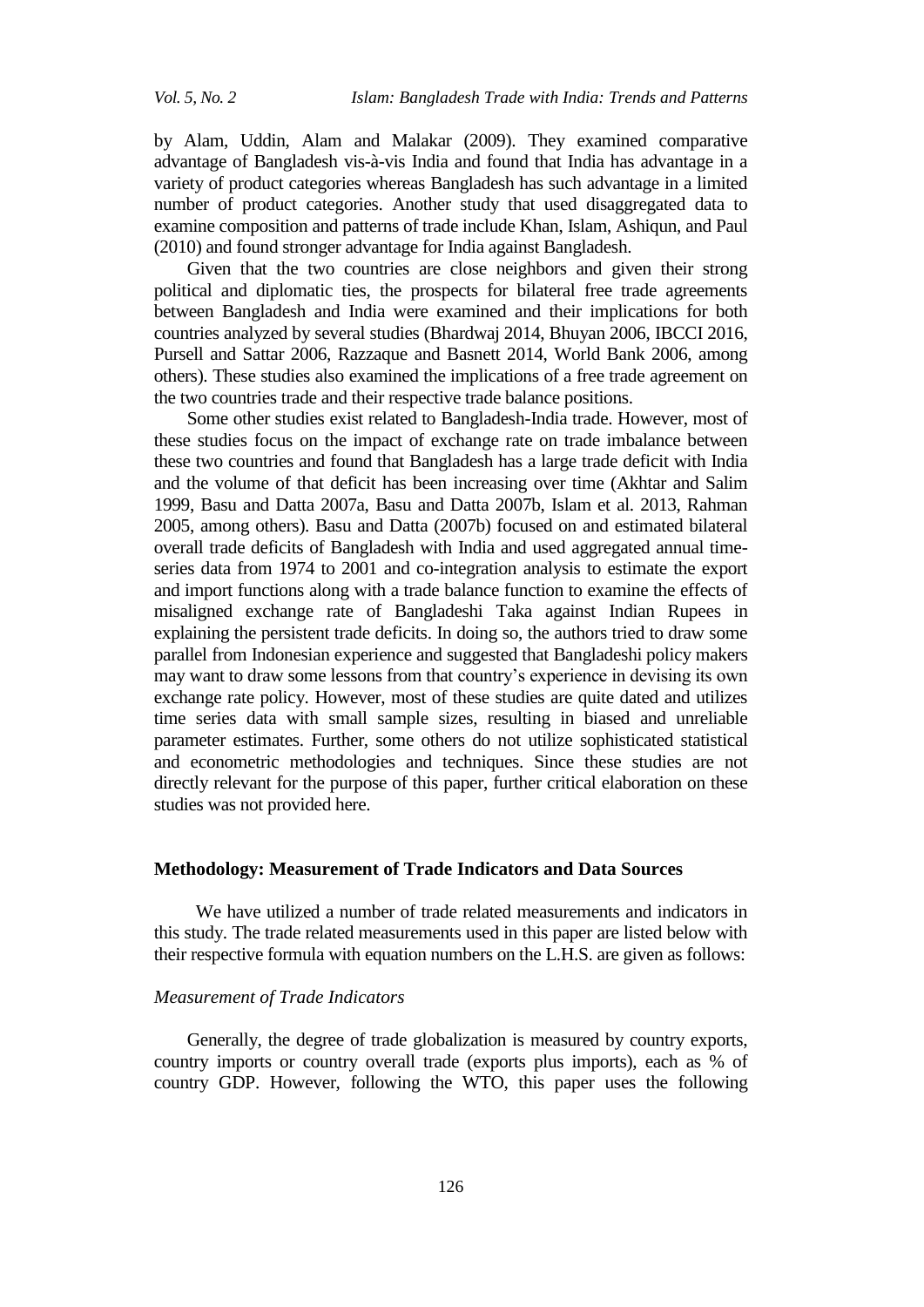measure of the degree of trade globalization based on average of exports and imports as given in equation (1) below:

1. Degree of Country Trade Globalization (or Integration) = Average Trade as % of GDP =  $\{$  (Country Exports + Country Imports) $/2$  $*100$ /GDP

The paper proposes to measure the relative significance of a country's trade in relation to global trade and uses separate measures for goods (merchandise) exports, commercial service exports, goods imports, and commercial service imports given by the following four equations (2) through (5) given below:

- 2. Country Goods Exports as % of World Goods Exports = (Country Goods Exports\*100)/World Goods Exports
- 3. Country Goods Imports as % of World Goods Imports = (Country Goods Imports\*100)/World Goods Imports
- 4. Country Service Exports as % of World Service Exports = (Country Service Exports\*100)/World Service Exports
- 5. Country Service Imports as % of World Service Imports = (Country Service Imports\*100)/World Service Imports

Going beyond a country's position in the global context, we will use some trade measures to indicate the bilateral trade between the two countries under study, Bangladesh and India. Several measures are proposed here which are related to bilateral aggregate trade given by the following four equations (6) through (9) given below:

- 6. Country Overall or Aggregate Trade  $(T) =$  (Country Exports + Country  $Imports = (X+M)$
- 7. Country Exports as % of Country Total Trade  $(T) =$  (Country Exports  $(X)$ ) \*100)/Total Trade (T)
- 8. Country Overall Trade Balance (TB) = (Country Exports Country  $Imports = (X - M)$

Annual average growth rate of aggregate trade variable (T) between the beginning and the ending year in the sample time-series data:

9. Annual Average Growth Rate of  $T = \frac{[\text{Tr-Tt-k}]}{100-\text{Tr-k}}$ /(k-1), where k is the number of year in the sample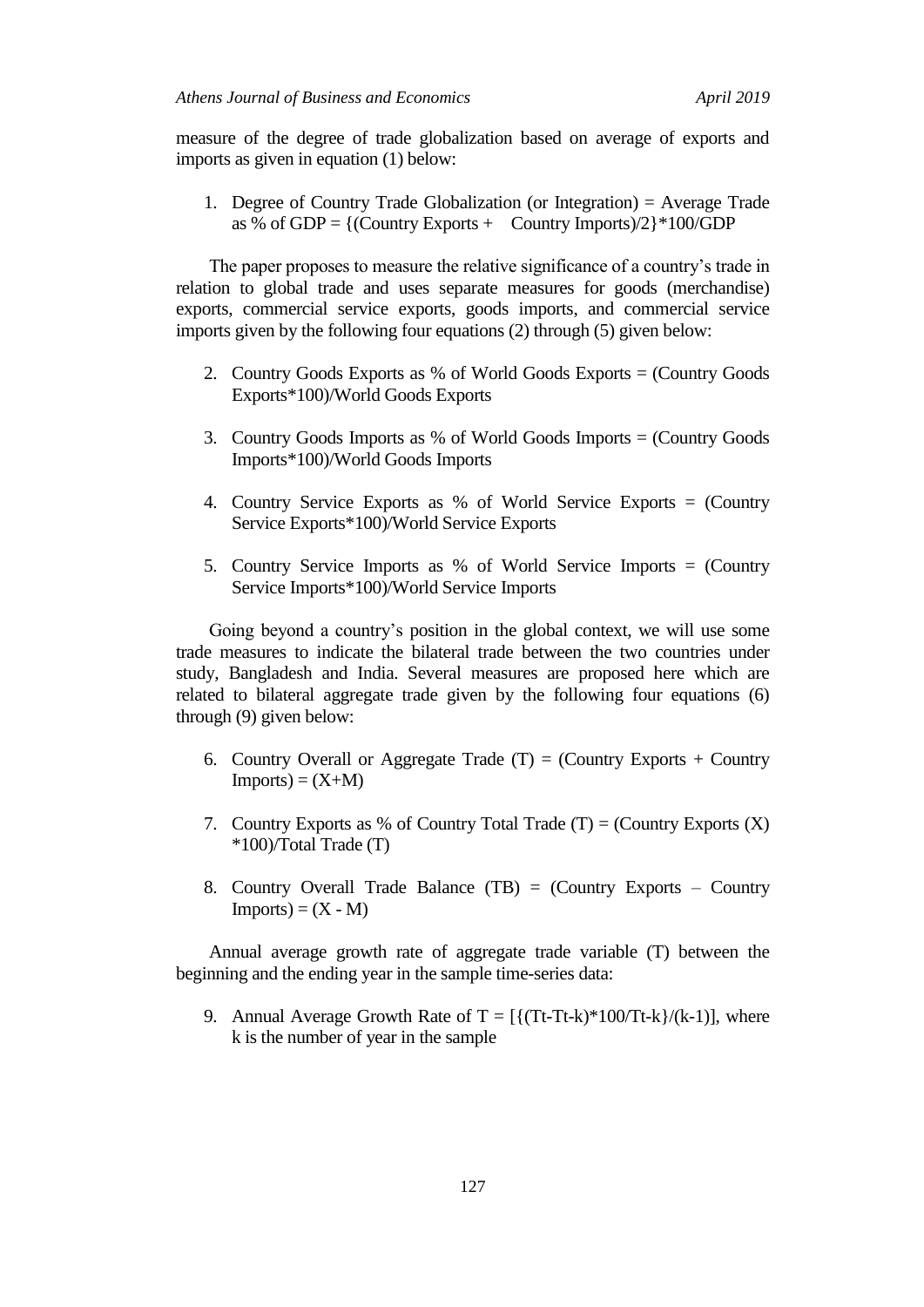For measuring Bangladesh's country specific export and import shares, the following equations were used to measure such country-specific market shares given in equations (10) and (11) below:

- 10. Bangladesh Country-specific export shares = (Bangladesh exports to country j \*100) / Bangladesh total exports to the world
- 11. Bangladesh Country-specific import shares = (Bangladesh imports from country j \*100) / Bangladesh total imports from the world

For product-specific disaggregated data analysis for trade and trade balance, we propose several measures and indicators given by the following equations (10) through (12) below:

- 12. Share of Top Export of Product i to India as % of Total Bangladesh Exports to India = (Xi to India\*100/X to India, where  $i = 1, 2, ..., 9$ top export products.
- 13. Share of Top Imports Product i from India as % of Total Bangladesh Imports from India = (Mi from India\*100/M from India, where  $i = 1$ , 2, .., 10 top import products.
- 14. Total Trade with India in Product i (Ti) =  $(Xi + Mi)$ , where i=1, 2, .., n product categories.
- 15. Trade Balance with India for Product i (TBi) =  $(Xi Mi)$ , where i=1, 2, ... n product categories.

Trade in different product categories can be classifies as *inter-industry trade* versus *intra-industry trade*. The former is the traditional trade which happens between two different product categories (a country exporting one product and importing a different product) based on comparative advantage (or disadvantage). The latter is the non-traditional *intra-industry trade* (a country exporting and importing within the same product category), which is based on product differentiation and economies of scale (Grubel-Lloyd 1975). This paper did not pursue the latter category of trade; rather it focuses on the former comparative advantage based inter-industry trade as elaborated further below.

The former type of trade and the issue of specialization based on comparative advantage are discussed extensively in the international trade literature. However, measuring comparative advantage at the product level is not that easy as such measures would requires a lot of data at the industry or product level such as product-specific export and import data as well as product-specific input productivity or input cost data. However, Belassa (1965) proposed a simpler measure which uses ex post trade data alone that would reveal comparative advantage or disadvantage in a given product i. A variant of this approach can be calculated by a formula as given in equation (16) as follows: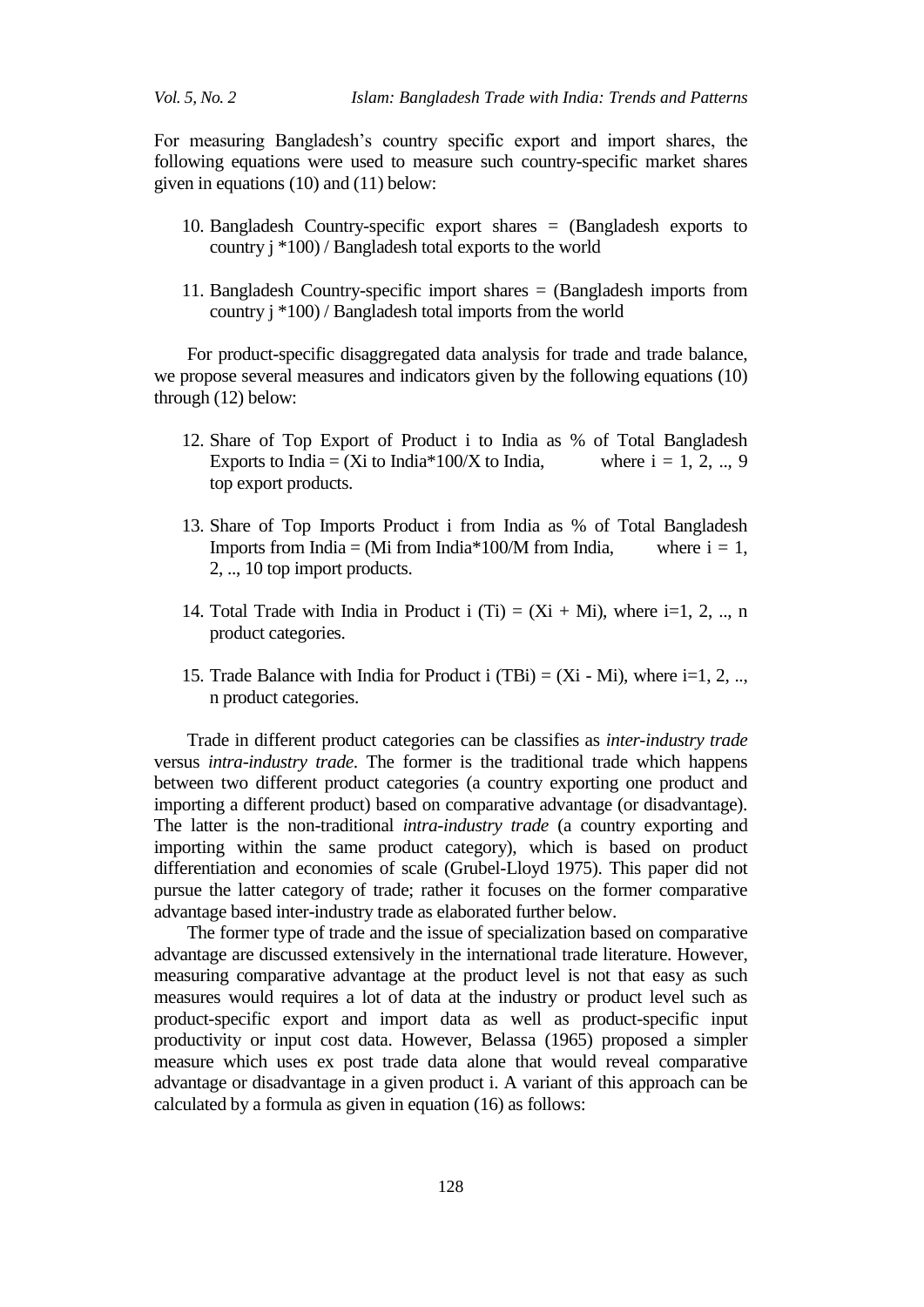*Athens Journal of Business and Economics April 2019*

16. Revealed Comparative Advantage for product i  $(RCAi) = \{(Xi\)$  $Mi$ ) $(Xi+Mi)$ ,

where  $i = 1, 2, \dots$ , n product categories.

A positive value of RCAi index would indicate revealed comparative advantage in that product for that country and a negative value would indicate revealed comparative disadvantage.

# *Data Sources*

To measure the above mentioned trade related indicators, data were collected from various country specific national sources (both Bangladesh and India) and international sources which are publicly available. The national sources include Dhaka Chamber of Commerce and Industry (DCCI 2016), and India-Bangladesh Chamber of Commerce and Industry (IBCCI 2016). The international data sources include the WTO (2018), The World Bank (2018), Globaledge (2018) data from Michigan State University, among others. Both time-series data from 2009-2016 and cross-section data by major product categories for 2015 were collected and analyzed in the paper.

### **Empirical Findings**

The empirical results are presented in this section. This section is subdivided into several sub-sections, each with its own sub-headings. Each country's trade performance in the context of global trade is given by equations (1), (2), (3), (4) and (5). The calculated values of these indicators are presented in Table 1 below.

*Bangladesh and India Trade Position in the Global Context: Performance Comparison*

This sub-section focuses on the comparative trade performance of Bangladesh and India in the context of global trade. The trade-GDP ratio (%) is generally measured as total trade (Exports + Imports) as % of country GDP to indicate a country's degree of trade openness and trade integration with the world. However, following the WTO's country trade profile reporting, the average of a country's exports to the word and imports from the world as % of country GDP is used to measure trade openness and integration. Using this average-based measure as given in equation (1) above, the relative performance of Bangladesh is not too different than that of India as both countries' percentages are in the 22-24% range as reported in Table 1 with India having a slightly higher percentage value. Thus it can be argued that the degree of trade openness and integration of both countries with the rest of the world are very similar.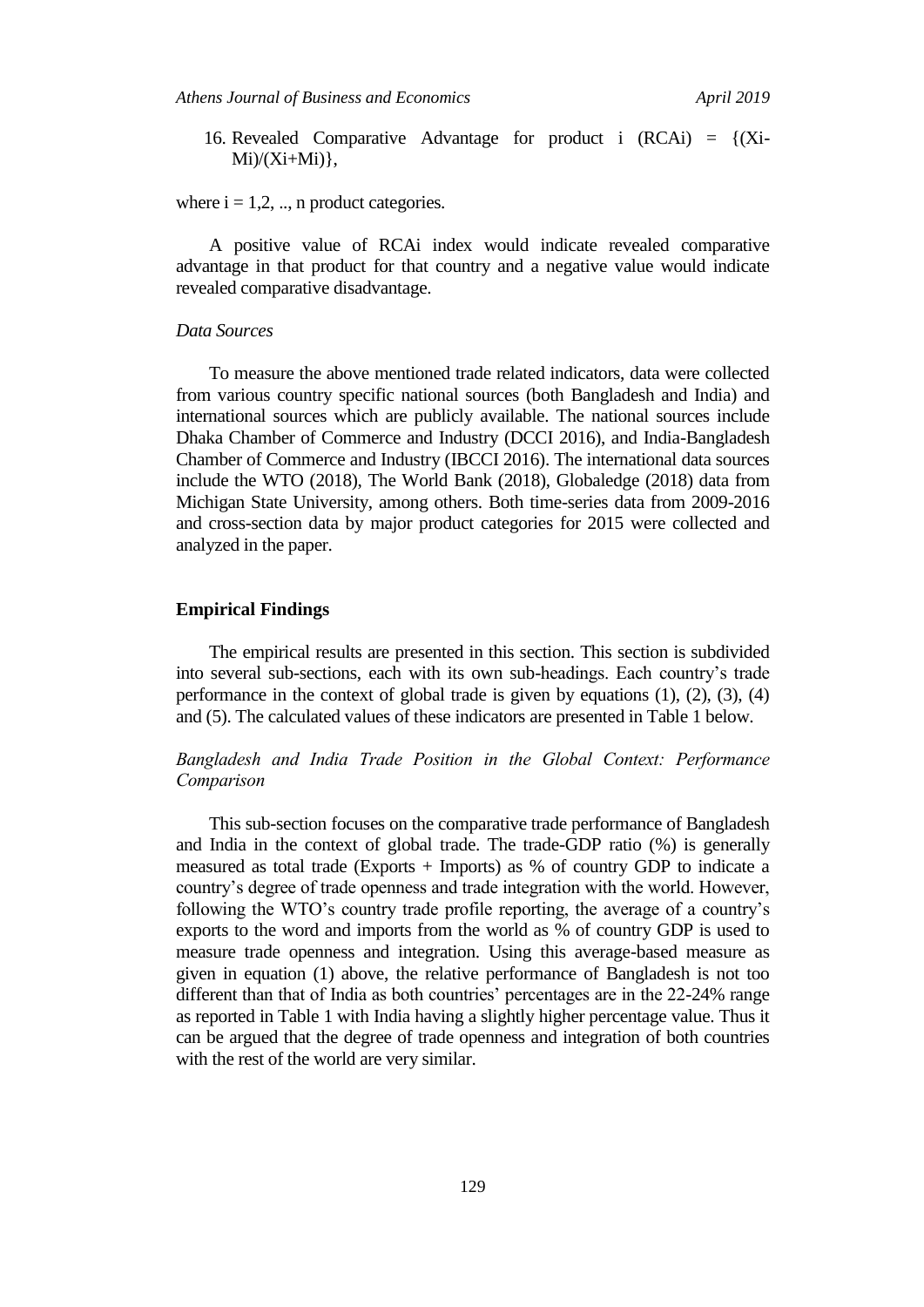| Trade Performance Indicators in the<br>India<br><b>Global Context</b> |      | Bangladesh | India-Bangladesh<br>Comparison |
|-----------------------------------------------------------------------|------|------------|--------------------------------|
| Average Trade as $(\%)$ of country<br><b>GDP</b>                      | 24.8 | 22.4       | Similar                        |
| Goods Exports as % of World Goods<br><b>Exports</b>                   | 1.62 | 0.20       | India stronger                 |
| Goods Exports World Rank                                              | 19   | 60         | India stronger                 |
| Goods Imports % of World Goods<br><b>Imports</b>                      | 2.34 | 0.24       | India stronger                 |
| Goods Imports World Rank                                              | 13   | 54         | India Stronger                 |
| Service Exports as % of World<br><b>Service Exports</b>               | 3.27 | 0.04       | India stronger                 |
| Service Exports World Rank                                            | 8    | 109        | India stronger                 |
| Service Imports as % of World<br>Service Imports                      | 2.65 | 0.19       | India stronger                 |
| Service Imports World Rank                                            | 10   | 63         | India stronger                 |

**Table 1.** *Bangladesh and India Global Trade Performance Comparison: 2015*

*Sources*: WTO (2016) www.WTO.org and author compilation.

However, if we estimate some other indicators separately for goods (merchandise) and commercial services using indicators given in equations (2), (3), (4), and (5), India has a much stronger trade position and performance in the global stage than Bangladesh in terms of all these indicators as shown in Table 1. Focusing on merchandise trade, India's share of world goods exports is 1.62% compared to Bangladesh's share of only 0.20% and with India's rank in the world being 19 compared to Bangladesh's rank at 60. In terms of commercial service exports, India's global share is even better at 3.27% of world commercial service exports compared to Bangladesh's share of only 0.04% and with India's world ranking of 8 (among top 10 in the world) compared to Bangladesh's world ranking of 109. Thus, in terms of export performance, India strongly outperforms Bangladesh in the global stage in both goods exports and commercial service exports in recent years (2015).

A similar picture arises in terms of the relative performance of imports as reported in Table 1. India's share of world goods imports is 2.34% compared to Bangladesh's share of only 0.24% and with India's rank in the world being 13 compared to Bangladesh's rank at 54. In terms of commercial service imports, India's global share is even better at 2.65% of world commercial service exports compared to Bangladesh's share of only 0.19% and with India's world ranking of 10 (among top 10 in the world) compared to Bangladesh's world ranking of 63. Thus, in terms of import performance, India again strongly outperforms Bangladesh in the global stage in both goods imports and commercial service imports.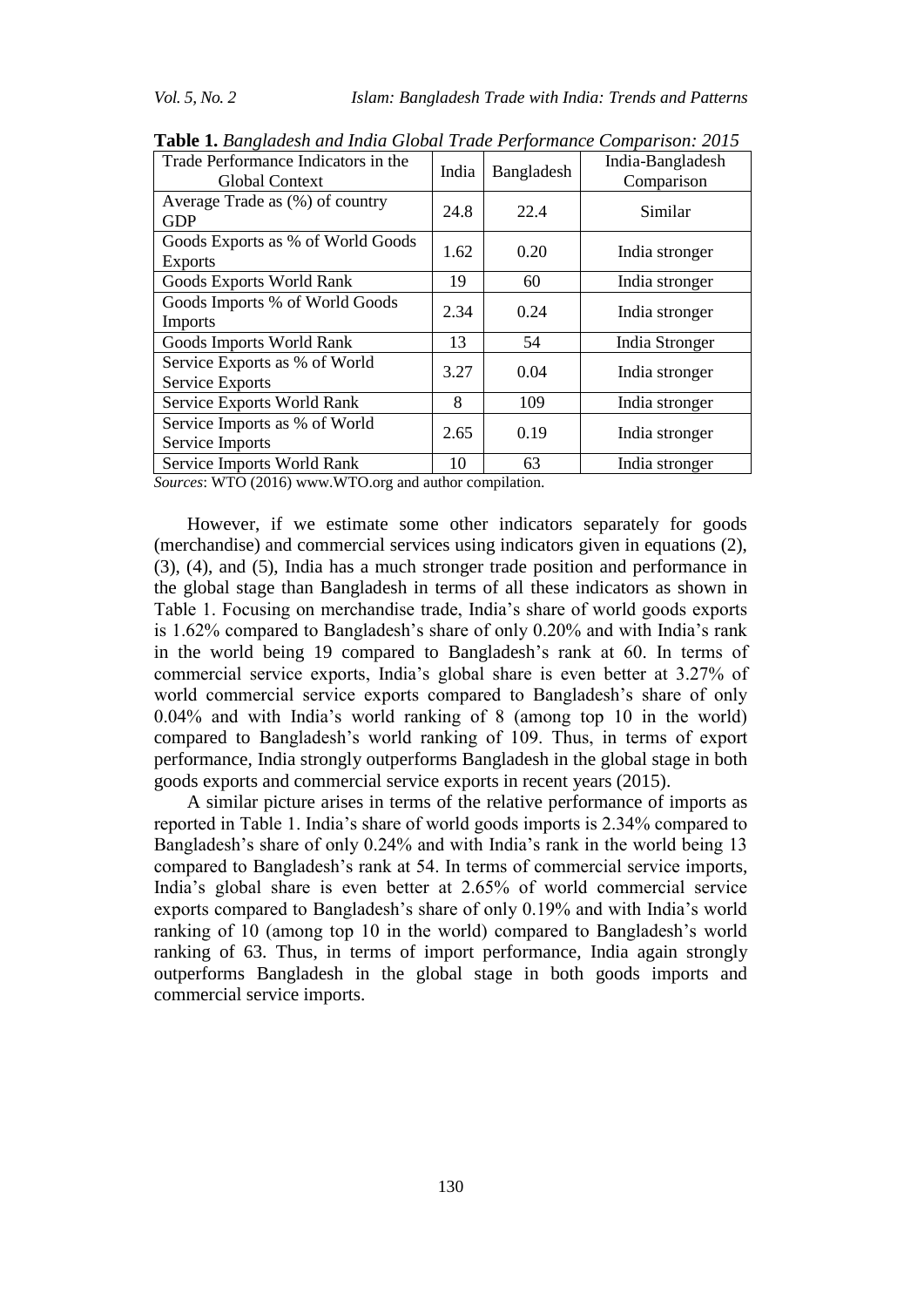# *Bangladesh's Top Export and Import Partners in the World and Global Market Shares*

This sub-section focuses on the top export partners and top import partners of Bangladesh and the respective market shares as reported in Table 2 and Table 3 below. The country-specific market shares are calculated based on equations (10) and (11) given earlier. Table 2 reports information about Bangladesh's top ten export partners with respective market (trade) shares for each of the countries. In 2015-16, the total exports from Bangladesh to the rest of the world was 41,222 million USD, of which the top ten countries constituted about 75% of the country's exports. Of the top ten, the U.S. was the largest market, taking in about 21% of total exports from Bangladesh followed by Germany with 15.56% and then the U.K. with 9.49%. Thus, the U.S., Germany and the U.K. are the top three export markets for Bangladesh. It is significant to note here that India does not come within the top export partners of Bangladesh in spite of being the closest and a large and powerful neighboring country.

| <b>Partner Country</b>       | Exports (million US\$) | <b>Market Share</b>  |  |  |
|------------------------------|------------------------|----------------------|--|--|
|                              |                        | (% of Total Exports) |  |  |
| <b>United States</b>         | 5,107                  | 21.01                |  |  |
| Germany                      | 3,782                  | 15.56                |  |  |
| <b>United Kingdom</b>        | 2,306                  | 9.49                 |  |  |
| France                       | 1,560                  | 6.42                 |  |  |
| Spain                        | 1,073                  | 4.41                 |  |  |
| Canada                       | 1,024                  | 4.21                 |  |  |
| Italy                        | 990                    | 4.07                 |  |  |
| Netherlands                  | 836                    | 3.44                 |  |  |
| Belgium                      | 794                    | 3.27                 |  |  |
| Turkey                       | 655                    | 2.7                  |  |  |
| <b>Total Top Ten</b>         | 18,129                 | 74.54                |  |  |
| <b>Total-Other Countries</b> | 6,184                  | 25.44                |  |  |
| <b>Total Exports</b>         | 24,313                 | 100.00               |  |  |

**Table 2.** *Bangladesh's Top 10 Export Partners and Market Share (%): 2015-16*

*Sources:* The WTO (2016), the World Bank (2016) and author calculations.

Table 3 provides estimates about Bangladesh's top ten import partners with respective market shares attributable to these countries. In 2015-16, the total imports of Bangladesh from the rest of the world were 41,222 million USD, of which the top ten countries accounted for about 69.31% of total imports with the remaining 31% from many other countries in the rest of the world. Of the top ten import partners, Thailand topped the list with 22.78% of total imports followed by India as the second largest import source with 11.23% of all imports, and China capturing the third position with about 8.76% of imports coming to Bangladesh. It seems clear that Bangladesh serves as a significant market for India's exports but India does not take in any significant amount of exports from Bangladesh. The trade relationship between India and Bangladesh thus seem quite asymmetrical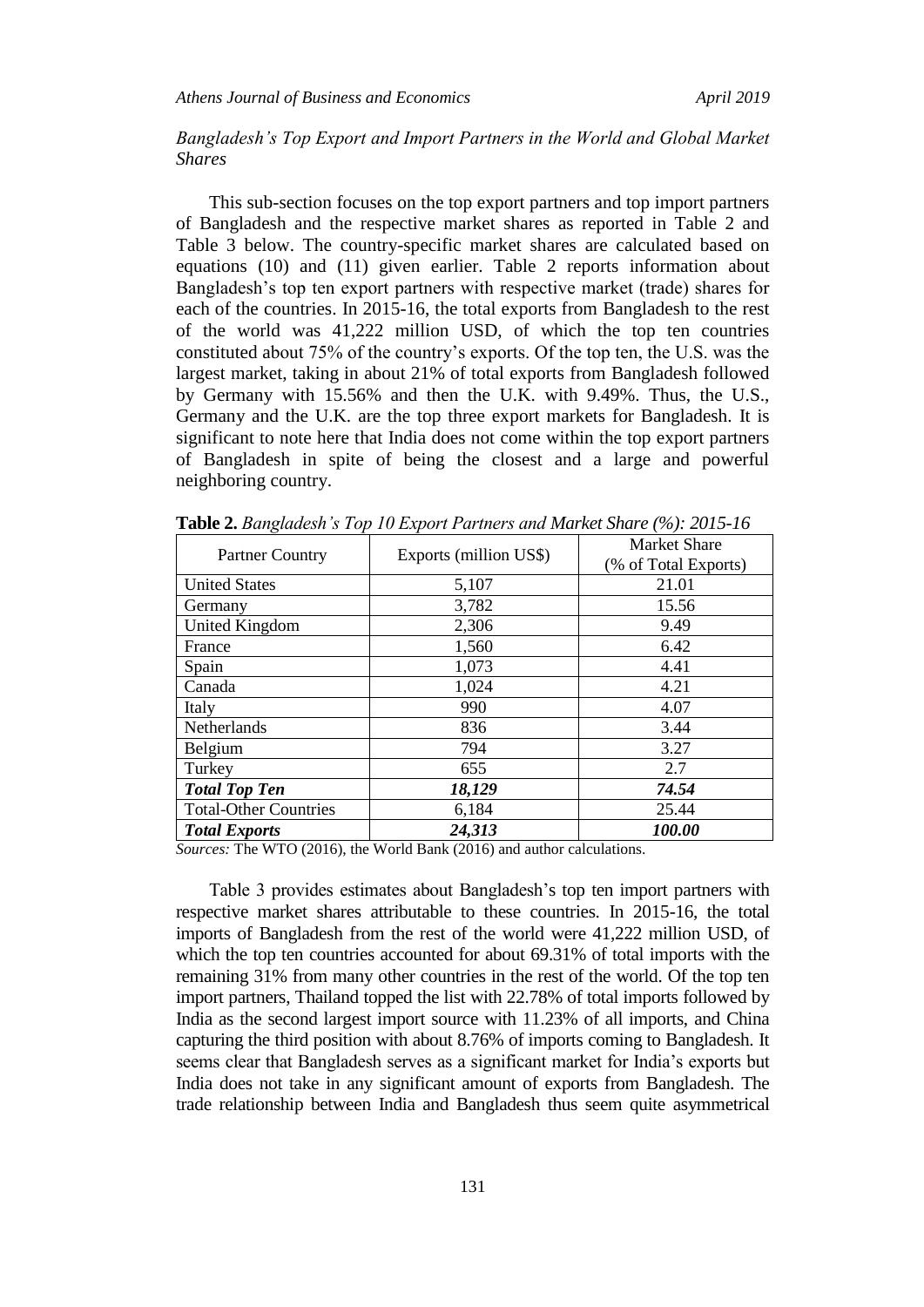with India having the stronger and more dominant position *vis-a-vis* its trade with Bangladesh.

| <b>Partner Country</b> | <b>Imports (million US\$)</b> | <b>Market Share</b><br>(% of Total Imports) |  |
|------------------------|-------------------------------|---------------------------------------------|--|
| Thailand               | 9,389                         | 22.78                                       |  |
| India                  | 4,631                         | 11.23                                       |  |
| China                  | 3,610                         | 8.76                                        |  |
| Indonesia              | 2,462                         | 5.97                                        |  |
| Singapore              | 2,127                         | 5.16                                        |  |
| Malaysia               | 1,867                         | 4.53                                        |  |
| <b>Brazil</b>          | 1,302                         | 3.16                                        |  |
| <b>United States</b>   | 1,250                         | 3.03                                        |  |
| Japan                  | 970                           | 2.35                                        |  |
| Pakistan               | 963                           | 2.34                                        |  |
| <b>Total-Top Ten</b>   | 28,572                        | 69.31                                       |  |
| <b>Other Countries</b> | 12,650                        | 30.69                                       |  |
| <b>Total Imports</b>   | 41,222                        | 100.00                                      |  |

**Table 3.** *Bangladesh's Top 10 Import Partners and Market Share (%): 2015-16*

*Sources:* The WTO (2016), the World Bank (2016) and author calculations.

# *Bangladesh-India Trade: Analysis by Bilateral Aggregate Trade*

In this section, Bangladesh-India bilateral trade is analyzed on the basis of overall or aggregate trade. In particular, we will analyze growth and trend in exports, imports, total trade (exports plus imports) and their growth rate, exports as % of total trade, trade balance and its growth, among others. The analysis is carried out over recent years over the period of 2009-10 to 2015-16. The calculations are reported in Table 4 utilizing formulas given by equations (6) through (9) presented earlier.

In continuation of the asymmetrical trading relationship between the two countries and India's dominant position as discussed in the previous section, that situation is further reflected and reinforced in the inter-temporal trend in Bangladesh's exports to and imports from India along with the trend in exports (X), imports (M) and total trade (T) (equation (6)), exports as % of total trade (equation (7)), trade balance (TB) with India (equation (8)) and average annual trade growth (equation (9)). Table 4 reports the relevant time trend of these variables from 2009-10 to 2015-16 to provide evidences in these bilateral aggregate trade indicators. Columns 2, 3 and 4 of this table gives annual data of Bangladesh's exports to India, imports from India and total trade (exports plus imports) with India, and column 5 reports exports as % of total trade.

Data reported in Table 4, columns 2, 3, and 4 show further that the total exports to India, imports from India and the total trade between them has been increasing steadily over time from 2009 to 2016. In terms of annual average growth rate over the sample period, the exports from the country has been growing at a slightly higher annual average rate of 37.73% compared to the annual average import growth rate of 28.38% with the total trade growing at an annual average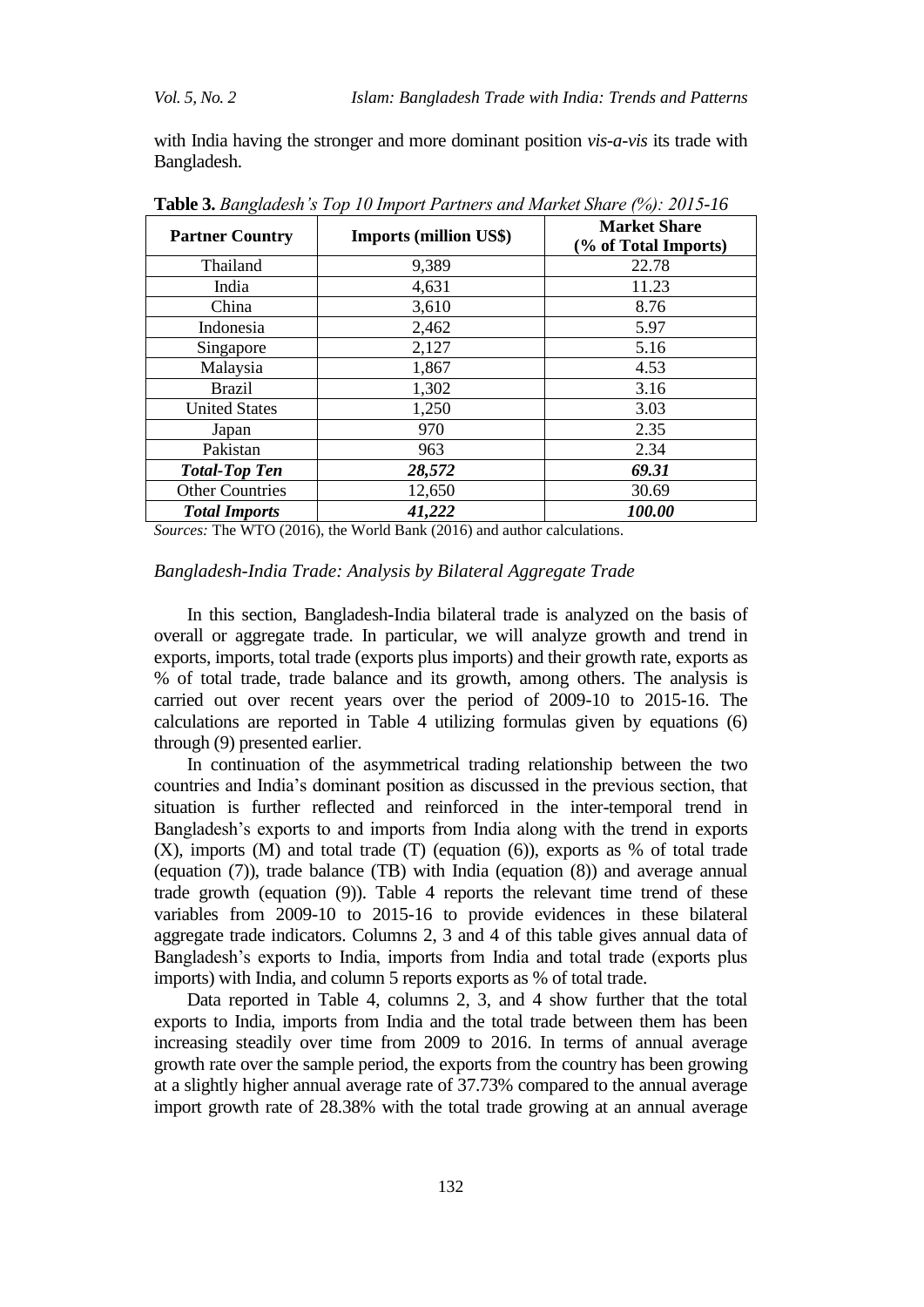rate of 29.19% as shown in the last row of Table 4. The above result of exports growing faster than imports in recent years could be considered as a good and hopeful sign from the perspective of Bangladesh for possible reduction in the prevailing large deficits with India with the passage of time as discussed further below.

However, the estimates reported in column 5 of Table 4 related to Bangladesh exports to India as % of Bangladesh total trade with India represents a rather poor export performance of Bangladesh with its trade with India. Bangladesh exports constitute only a small percentage, varying around just 10% of total trade with India as shown on column 5. This clearly indicates a disturbing picture from Bangladesh perspective in that Bangladesh trade with India is highly dominated by Bangladesh's imports from India (alternatively India's exports to Bangladesh dominates Bangladesh-India trade) to the tune of about 89% of total trade between them.

This asymmetric trading relation has resulted in a large and persistent trade deficit for Bangladesh as reported in col. 6 of Table 4 for 2015-16 in its formal trade. The last column of this table shows that Bangladesh has had a trade deficit over each year during this period and that the magnitude of the deficit seems to be quite large and persistent with no sign of any significant reduction. For example, in 2015-16, the total trade deficit was about 4,763.28 million USD compared to the deficit of 2,897.48 million in 2009-10. Hence the deficits are large and persistent indeed from the perspective of Bangladesh. In addition, over the seven year period from 2009-10 to 2015-16, the deficit has grown by 164.39% which translates into an annual average growth rate of 27.40% in the growth of deficits.

| <b>ravic +.</b> Danguaesh-maia Trade, Trade Dalance and Trade Growm. 2009 -2010 |                                               |                                             |                                   |                                             |                                                                  |  |
|---------------------------------------------------------------------------------|-----------------------------------------------|---------------------------------------------|-----------------------------------|---------------------------------------------|------------------------------------------------------------------|--|
| Year                                                                            | <b>Exports</b><br>$(\mathbf{X})$<br>(m. US\$) | <b>Imports</b> $(M)$<br>(m. US\$)           | $Trade =$<br>$(X+M)$<br>(m. US\$) | <b>Exports as</b><br>$%$ of<br><b>Trade</b> | <b>Trade</b><br><b>Balance</b><br>(TB)<br>$= (X-M)$<br>(m. US\$) |  |
| 2009-10                                                                         | 304.62                                        | 3202.1                                      | 3506.72                           | 8.69                                        | $-2897.48$                                                       |  |
| 2010-11                                                                         | 512.5                                         | 4560.01                                     | 5072.51                           | 10.10                                       | $-4047.51$                                                       |  |
| 2011-12                                                                         | 490.42                                        | 4758.89                                     | 5249.31                           | 9.34                                        | -4268.47                                                         |  |
| 2012-13                                                                         | 563.96                                        | 4776.9                                      | 5340.86                           | 10.56                                       | -4212.94                                                         |  |
| 2013-14                                                                         | 456.63                                        | 6035.51                                     | 6492.14                           | 7.03                                        | $-5578.88$                                                       |  |
| 2014-15                                                                         | 527.16                                        | 5828.1                                      | 6355.26                           | 8.29                                        | -5300.94                                                         |  |
| 2015-16                                                                         | 689.62                                        | 5452.9                                      | 6142.52                           | 11.23                                       | $-4763.28$                                                       |  |
| Growth<br>Rate $(\%):$<br>2009-10 to<br>2015-16                                 | 226.39                                        | 170.29<br>$(182.01$ at<br>peak year)        | 175.16                            | <b>NA</b>                                   | 164.39                                                           |  |
| Annual<br>average<br>Growth<br>Rate $(\% )$                                     | 37.73                                         | 28.38<br>$(30.33 \text{ at }$<br>peak year) | 29.19                             | <b>NA</b>                                   | 27.40                                                            |  |

**Table 4.** *Bangladesh-India Trade, Trade Balance and Trade Growth: 2009 -2016*

*Sources:* DCCI (2016)-Dhaka Chamber of Commerce and Industries, Dhaka, Bangladesh and author calculations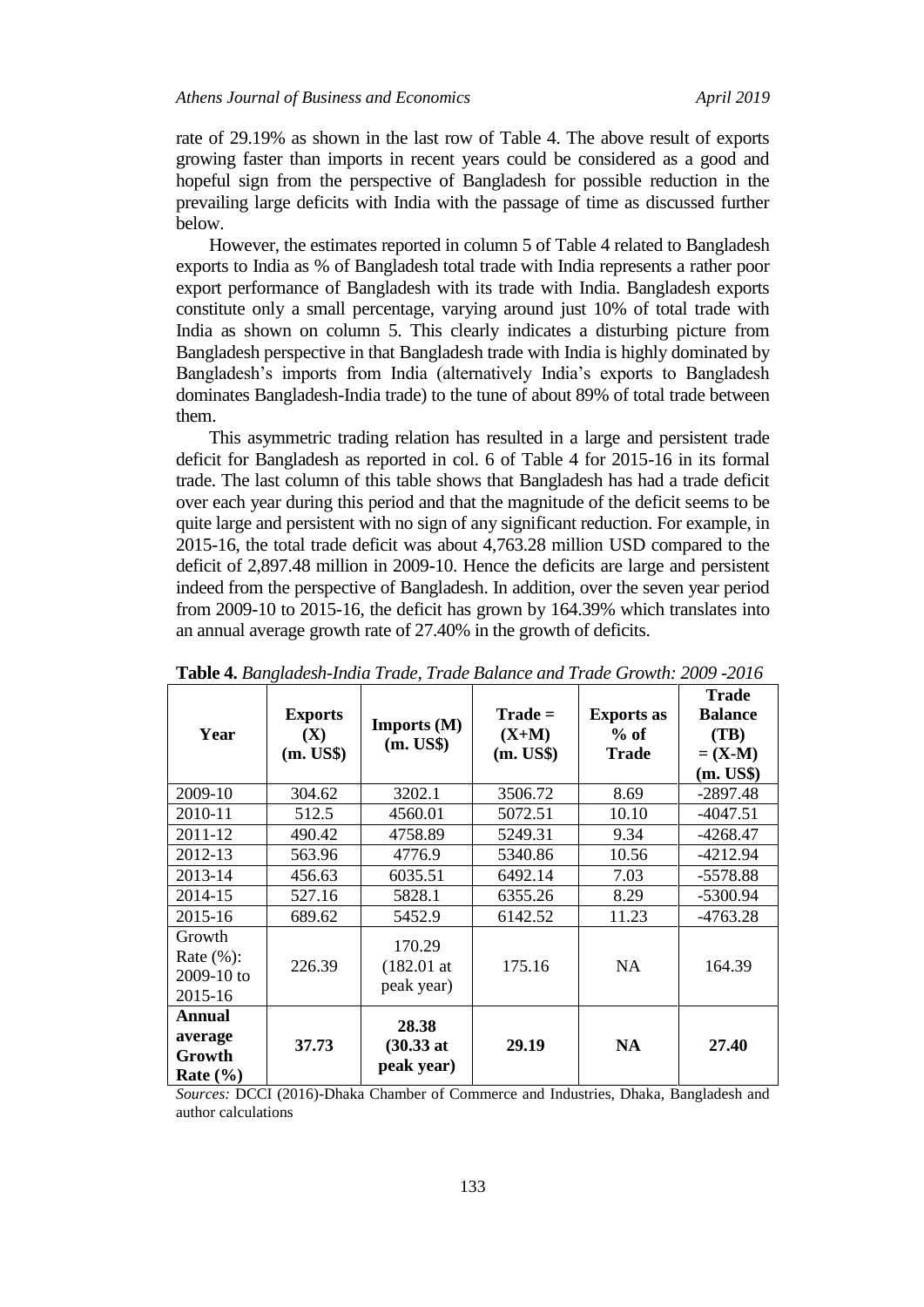As reported in other studies related to informal trade (Bhardwaj 2014), Bangladesh has additional large trade deficit of similar magnitude (estimated around additional USD 4000 million) in its informal trade with India. As such, the combined formal and informal trade deficit is really large and clearly unsustainable from Bangladesh perspective. As such, even a larger annual average growth rate of exports to India (37.73%) compared to annual average import growth (28.38%) as reported in the last row of Table 4 but from a smaller export base for Bangladesh and with a very small share of Bangladesh exports to India to its total trade with that country could not have any significant deficit reduction impact. The asymmetrical trade relationship against Bangladesh (in favor of India) resulting in a big and persistent trade deficit for Bangladesh is clearly not sustainable on a long-run basis and hence is of major concerns among for academics, policy makers, political leaders and people at large in Bangladesh. Given the above, it seems clear that it may take many years to reduce the deficits to more sustainable level.

# *Bangladesh-India Trade: Disaggregated Analysis by Major Product Categories*

To gain further insights into the asymmetric trade situation of Bangladesh visà-vis India, this section focuses on disaggregated analysis of current trade and trade patterns by major commodity or product categories, particularly the top nine/ten products traded between the two countries. The respective market share of top export products from Bangladesh to India as % of total Bangladesh exports to India is calculated using equation (12) while that of top import product share was calculated using equation (13) given earlier.

| <b>Products</b>                 | <b>Exports (million US\$)</b> | % of Total Exports |  |
|---------------------------------|-------------------------------|--------------------|--|
| Jute Goods                      | 164.06                        | 23.79              |  |
| <b>Woven Garments</b>           | 102.17                        | 14.82              |  |
| Raw Jute                        | 96.69                         | 14.02              |  |
| <b>Agricultural Products</b>    | 82.00                         | 11.89              |  |
| Knitwear                        | 34.25                         | 4.97               |  |
| Leather & Leather Products      | 19.88                         | 2.88               |  |
| Home Textile                    | 14.66                         | 2.13               |  |
| Footwear                        | 12.48                         | 1.81               |  |
| Bicycle                         | 7.39                          | 1.07               |  |
| <b>Total Top 9 Export Goods</b> | 540.25                        | 78.34              |  |
| Others                          | 149.37                        | 21.66              |  |
| <b>Total Exports</b>            | 689.62                        | 100.01             |  |

**Table 5.** *Bangladesh's Top 9 Export Goods to India and Share (%):2015-16*

*Sources:* DCCI (2016)-Dhaka Chamber of Commerce & Industries, Dhaka, Bangladesh and author calculations.

Table 5 shows Bangladesh's top nine export products to India along with the estimated percentage share of each of the ten products as % of total exports to India for 2015-16, the most recent year for which data could be obtained. This table shows that manufactured Jute goods is the largest export earner (23.79%)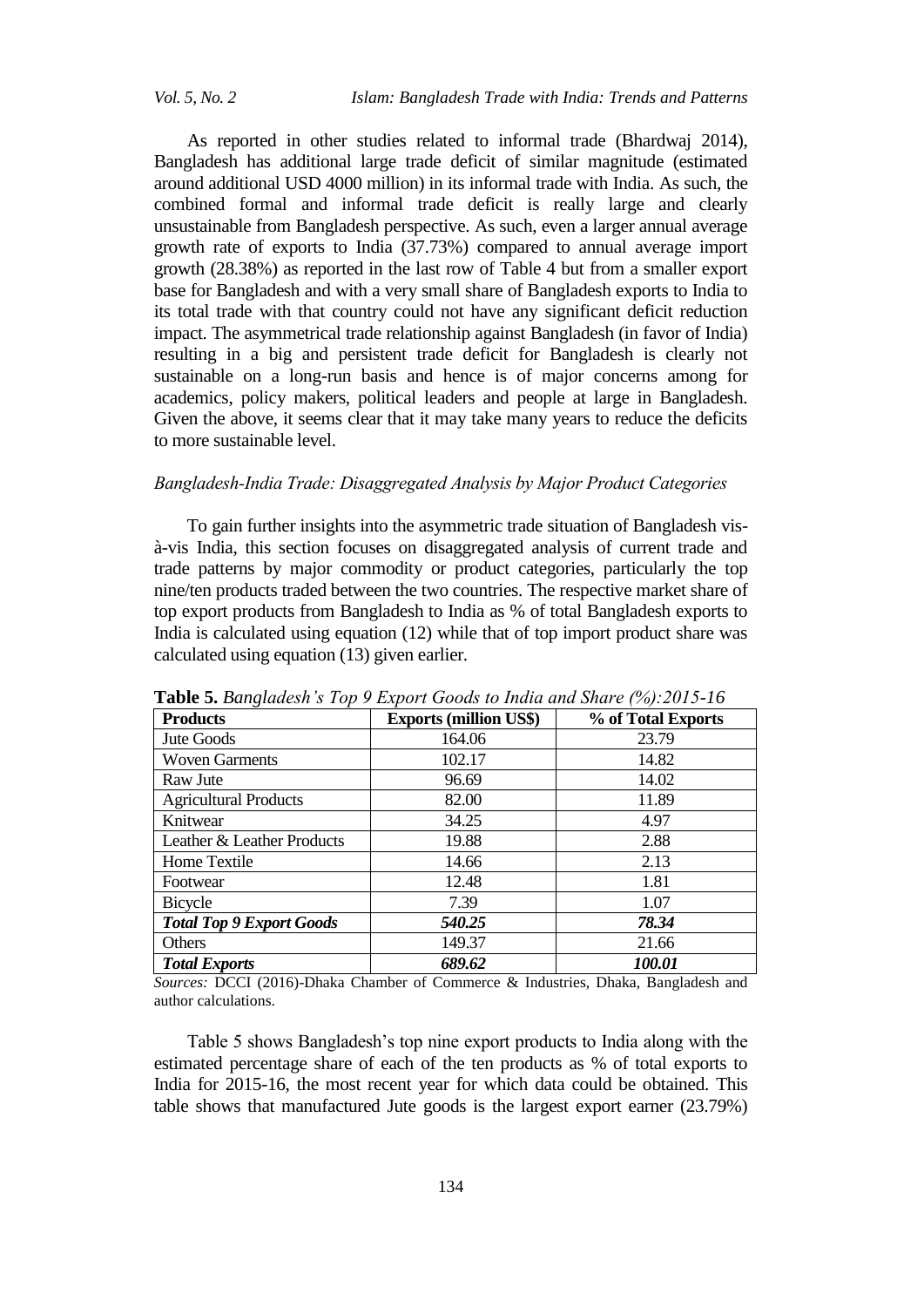followed by woven garments (14.82%) and raw jute (14.02%) respectively in the second and third position. Bangladesh also exports some agricultural products (11.89%) and some other items such as knitwear, leather and leather products and home textiles. The top 9 products constitute about 78.34% of Bangladesh total exports of 689.62 million USD with the remaining other products capturing about 21.66% of total exports to India.

In contrast, Table 6 shows Bangladesh's top ten import products from India along with the estimated share of each of the ten products as % of total imports from India for 2015-16, the most recent year for which data could be obtained. This table shows that cotton (all types) constitute the largest import item with a share of 26.92% followed by vehicles (9.36%), nuclear related materials (7.71%), and cereals (5.31%) respectively in the second, third and fourth position. The top 10 products constitute about 70.44% of Bangladesh total imports of 5452.90 million USD with the remaining other products capturing about 29.56% of total imports from India.

|                                                             | Import s            | $%$ of         |
|-------------------------------------------------------------|---------------------|----------------|
|                                                             | (million            | Total          |
| Products                                                    | $\overline{U}$ S\$) | <b>Imports</b> |
|                                                             |                     |                |
| Cotton (all types), cotton yarn / thread and cotton fabrics | 1468.01             | 26.92          |
| Vehicles other than railway or tramway rolling-stock and    |                     |                |
| parts and accessories                                       | 510.31              | 9.36           |
| Nuclear reactor, boilers, machinery and mechanical          |                     |                |
| appliances, parts thereof                                   | 420.31              | 7.71           |
| Cereals                                                     | 289.12              | 5.31           |
| Edible vegetables and certain roots and tubers              | 260.81              | 4.78           |
| Iron and steel                                              | 236.41              | 4.34           |
| Organic chemicals                                           | 174.92              | 3.21           |
| Electrical machinery and equipment and parts thereof, sound |                     |                |
| recorders and reproducers, television image and sound       |                     |                |
| recorders and reproducers and parts and accessories of such |                     |                |
| articles                                                    | 171.32              | 3.14           |
| Plastics and articles thereof                               | 158.01              | 2.91           |
| Tanning or dyeing extracts, tannins and their derivatives,  |                     |                |
| dyes, pigments and other coloring matter, paints and        |                     |                |
| varnishes, putty and other mastics, inks                    | 149.91              | 2.76           |
| <b>Total Top Ten Import Goods</b>                           | 3841.02             | 70.44          |
| Others                                                      | 1611.88             | 29.56          |
| <b>Total Imports</b>                                        | 5452.90             | 100.01         |

**Table 6.** *Bangladesh's Top 10 Import Goods from India and Share (%): 2015-16*

*Sources:* DCCI (2016)-Dhaka Chamber of Commerce and Industries and author calculations.

Table 7 provides disaggregated data of exports and imports by 18 HS 2-digit major product categories. Estimated product specific total trade (Ti) for these products are reported in col. 6 for each product category using equation (14) and trade balance (TBi) for each product category is reported in col. 5 using equation (15). Column 5 shows that Bangladesh had trade surplus (+) for 8 out of 18 product categories with trade deficit in the remaining 10 categories.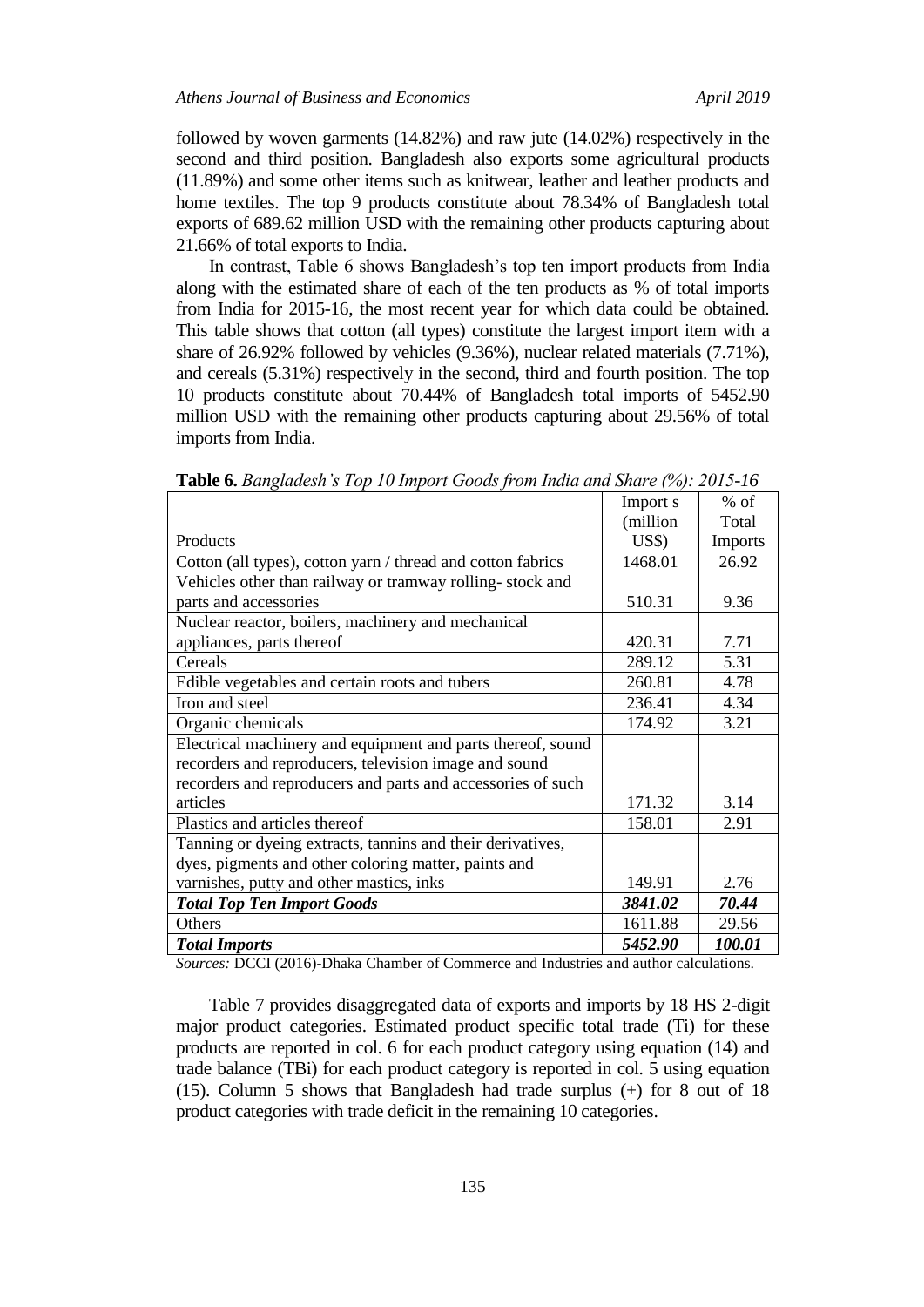|           |                          |                  |                  |                  |               | RCAi:      | Adv $(+)$     |
|-----------|--------------------------|------------------|------------------|------------------|---------------|------------|---------------|
| <b>HS</b> | Product                  | Exports (Xi)     | Imports (Mi)     | $TBi = (Xi-Mi)$  | $(Xi+Mi)$     | $(Xi-Mi)$  | $DisAdv(-)$   |
|           |                          |                  |                  |                  |               | $/(Xi+Mi)$ | Neutral $(0)$ |
| Code      | Category                 | (US\$)           | US\$             | (US\$)           | (US\$)        | Ratio      | Comment       |
| 03        | Seafood                  | 636,458,207      | $\Omega$         | 636,458,207      | 636,458,207   | $+1.00$    | Adv           |
| 10        | Cereals                  | 0                | 1,837,969,824    | $-1,837,969,824$ | 1,837,969,824 | $-1.00$    | DisAdv        |
| 15        | Fats and Oils            | $\overline{0}$   | 3,551,898,136    | $-3,551,898,136$ | 3,551,898,136 | $-1.00$    | DisAdv        |
| 27        | Oil and Mineral<br>Fuels | 280,088,410      | 3,126,389,886    | $-2,846,301,476$ | 3,406,478,296 | $-0.84$    | DisAdv        |
| 31        | Fertilizers              | $\overline{0}$   | 1,983,289,320    | -1,983,289,320   | 1,983,289,320 | $-1.00$    | DisAdv        |
| 39        | Plastics                 | $\overline{0}$   | 1,302,968,206    | $-1,302,968,206$ | 1,302,968,206 | $-1.00$    | DisAdv        |
| 41        | Hides and<br>Leather     | 323,758,964      | $\boldsymbol{0}$ | 323,758,964      | 323,758,964   | $+1.00$    | Adv           |
| 52        | Cotton                   | 123,674,252      | 6,692,856,498    | $-6,569,182,246$ | 6,816,530,750 | $-0.96$    | DisAdv        |
| 53        | <b>Natural Fibers</b>    | 822,979,223      | $\overline{0}$   | 822,979,223      | 822,979,223   | $+1.00$    | Adv           |
| 58        | Lace and<br>Tapestries   | 107,017,617      | $\overline{0}$   | 107,017,617      | 107,017,617   | $+1.00$    | Adv           |
| 61        | Apparel; Knit            | 9,936,304,901    | $\overline{0}$   | 9,936,304,901    | 9,936,304,901 | $+1.00$    | Adv           |
| 62        | Apparel ; Non-<br>knit   | 9,225,733,521    | $\overline{0}$   | 9,225,733,521    | 9,225,733,521 | $+1.00$    | Adv           |
| 63        | <b>Textile Articles</b>  | 1,073,491,458    | $\mathbf{0}$     | 1,073,491,458    | 1,073,491,458 | $+1.00$    | Adv           |
| 64        | Footwear                 | 345,642,613      | $\Omega$         | 345,642,613      | 345,642,613   | $+1.00$    | Adv           |
| 72        | Iron and Steel           | $\boldsymbol{0}$ | 1,800,284,144    | $-1,800,284,144$ | 1,800,284,144 | $-1.00$    | DisAdv        |
| 84        | Industrial<br>Machinery  | $\boldsymbol{0}$ | 3,894,441,294    | $-3,894,441,294$ | 3,894,441,294 | $-1.00$    | DisAdv        |
| 85        | Electrical<br>Machinery  | $\overline{0}$   | 2,773,027,524    | $-2,773,027,524$ | 2,773,027,524 | $-1.00$    | DisAdv        |
| 89        | Ships and Boats          | $\overline{0}$   | 1,317,728,008    | $-1,317,728,008$ | 1,317,728,008 | $-1.00$    | DisAdv        |

**Table 7.** *Trade, Trade Balance and RCA by HS 2-digit Major Product Categories, 2015-16*

*Sources:* https://globaledge.msu.edu, The UN Comtrade, and author calculations.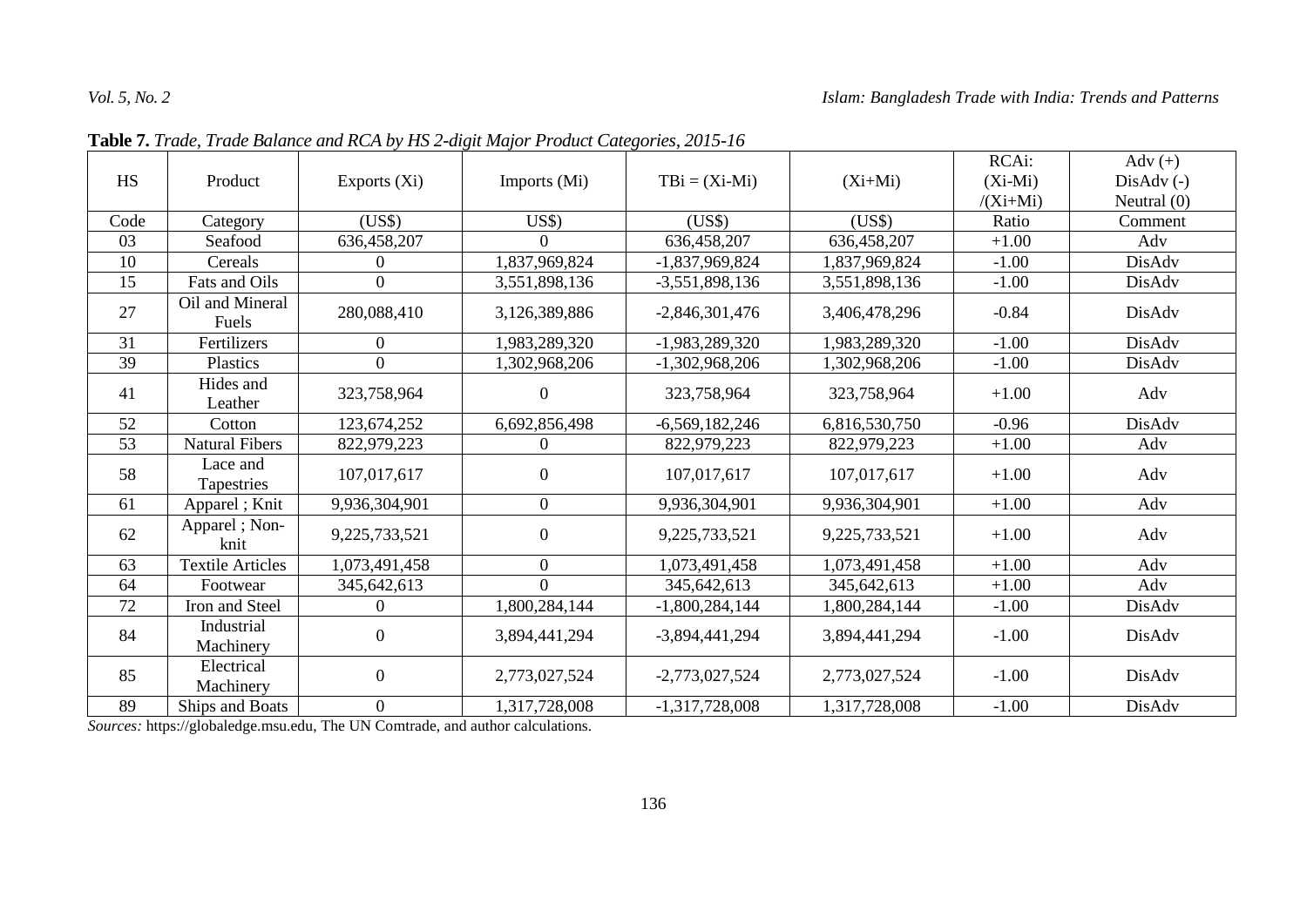Further, as estimates in Table 7 shows, we have calculated the Balassa type (Balassa 1965; Islam, Nuwal and Nguyen 2011; and Islam and Dong 2011) Revealed Comparative Advantage RCAi index using equation (16) and the steps in calculation are shown and reported in the last four columns of this table. Mirroring the trade deficit result, there is positive RCAi indicating revealed comparative advantage for 8 products (44% of the listed products) and negative RCAi (revealed comparative disadvantage) for the remaining 10 product categories (56% of the listed products). As such, Bangladesh seems to have revealed comparative advantage in products such as seafood, hides and leather, natural fiber, lace and tapestries, knit and non-knit apparel, textile articles, and footwear. The list of products with comparative disadvantage are found in cereals, fats and oils, oils and mineral fuels, fertilizers, plastics, cotton, iron and steel, industrial and electrical machineries and ships and boats.

# **Conclusions and Further Discussions**

The empirical findings of the paper can be summarized as follows: (1) Due to its advantage over resource endowments better resource varieties, higher education and skill level of labor force, better technology, better institutions and infrastructure, bigger internal market with greater size of the economy, India is found to dominate Bangladesh in the context of global trade and global markets. (2) However, at the same time, given some similarity in resource endowments with both countries having abundant low-wage labor supply, both countries seem to have comparative advantage in similar labor-intensive products, both countries seems to have greater degree of trade competitiveness than trade complementarities, resulting in both countries competing in similar products in global markets (Basu and Datta 2007a). That creates a problem for a smaller country like Bangladesh to compete against India which has a more diversified basket of export goods. (3) India is also found to dominate strongly in terms of bilateral trade at the aggregate level with stronger trade position vis-à-vis Bangladesh, resulting in a large and persistent trade deficit for Bangladesh against India.

In addition, (5) In terms of disaggregated data, we estimated and Analyzed the comparative advantage based RCA inter-industry trade for top eighteen (18) HS 2-digit product categories. In the estimated RCAi, (Revealed Comparative Advantage in industry i) methodology, India is found to have a much stronger comparative advantage in a larger number of major product categories than Bangladesh such that among the top eighteen (18) HS 2-digit product categories examined, India had positive RCA for 10 products (56%) and Bangladesh with 8 products (44%) of those product categories. This result is not a surprise give the size of the Indian economy and its much better resource endowments vis-à-vis Bangladesh.

Furthermore, (6) Bangladesh trade with India seems to be dominated by imports from India to the tune of about 89% of all trade with Bangladesh exports constituting only about 11% of all trade between them. (7) In spite of the fact that the annual average export growth seem to be slightly higher than its annual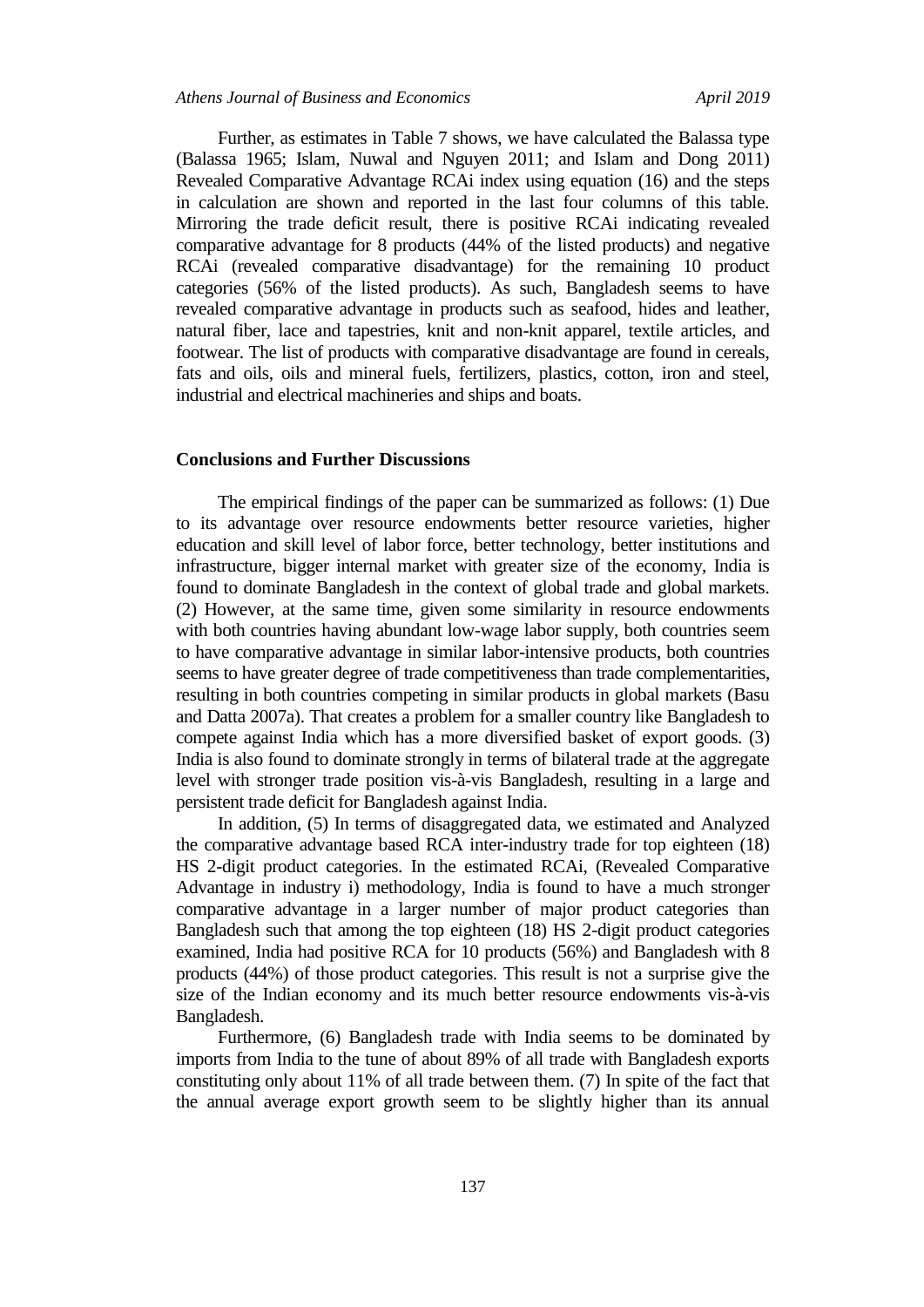average import growth, a hopeful sign for Bangladesh to improve its trade deficit position in the future, however, given its smaller export base and smaller export share relative to import share in total trade, the deficit seems to be stubborn and persistent for Bangladesh. (8) Added to this large and persistent deficit in formal trade is the additional trade deficit of similar magnitude from informal trade between the two countries that makes the situation much worse from Bangladesh perspective.

Thus the deficit position is not only larger in terms of combined formal and informal trade, but also the deficits are persistent over time and these should a major concern for political leaders and policy makers in both countries. To achieve trade balance improvement faster, it seems clear that more positive policy action would be needed on the part of both countries to improve the trade imbalance of Bangladesh with India to make it sustainable in the long-run. Some policy actions may be that India, being the larger and stronger of the two countries, could take various policy actions to improve market access of Bangladeshi products into the larger Indian market. At the same time, Bangladesh needs to expand its export product lines so as to take advantage of such improved market access. These actions are expected to reduce the deficit towards a more sustainable level over the long-run, if not immediately.

#### **References**

- Ahmed I (2006) Bangladesh-India Relations: The context of SAARC and the Emerging Global Scenario. Conference paper, *Asian Affairs, April-June,* 28(2): 46-62.
- Akhtar HA, Salim R (1999) The Political Economy of Bangladesh's Large and Growing Trade Deficits with India. *[The Pakistan Development](http://econpapers.repec.org/article/pidjournl/) Review* 38(1): 25-68.
- Alam KA, Uddin MGS, Alam MM, Malakar B (2009) Trade Patterns of Bangladesh with India and China: An Empirical Evidence of the PPP Theory. *Journal of Regional Economic Studies* (2): 26-34.
- Bakht Z (1994) BIDS study on Illegal International Trade in Bangladesh, 1990: An Update. *Bangladesh Institute of Development Studies*. Dhaka, Bangladesh, (mimeographed).
- Bammi YM (2010) *India Bangladesh Relations: The Way Ahead*, Vij Books India Pvt. Ltd., India, 51-54.
- Basu S, Datta D (2007a February) India-Bangladesh Trade Deficits and Misaligned Bilateral Exchange Rate: Can Bangladesh Draw Lessons from Indonesia? *Journal of the Asia Pacific Economy* 12(1): 76–102.
- Basu S, Datta D (2007b January-June) India-Bangladesh Trade Relations: Problem of Bilateral Deficit. *Indian Economic Review*, *New Series* 42(1): 111-129.
- Basher MdA (2013 April) *Indo-Bangla Trade: Composition, Trends and Way Forward*. Revised Draft paper, the Commonwealth Secretariat, 4-21.
- Balassa B (1965 May) Trade Liberalization and Revealed Comparative Advantage.. *The Manchester School of Economic and Social Studies* 33: 99-123.
- Bhardwaj S (2014 June) *An Agenda for the New Government: Policy Options for India in Bangladesh*. Institute of Peace and Conflict Studies, IPCS issue brief no. 251. Retrieved from https://bit.ly/2pXfxnz.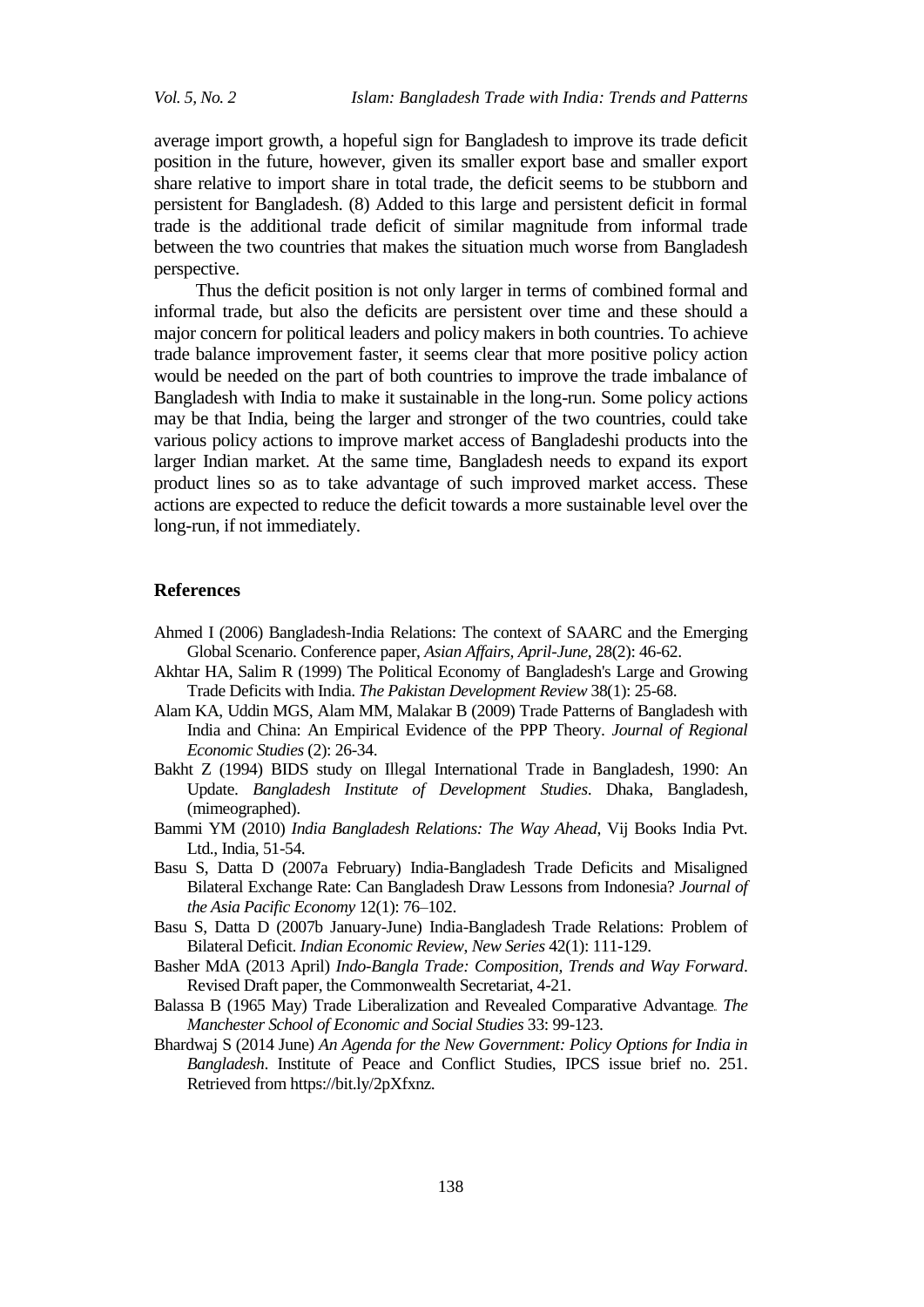- Bhuyan AR (2006) Bangladesh-India Trade Relations- Prospects of a Bilateral FTA. *Thoughts on Econo*mics 18(02): 8-34.
- Chaudhari SK (1995) *Cross Border Trade between India and Bangladesh*. National Council of Applied Economic research (NCAER), Working Paper 58, New Delhi, India.
- De P, Bhattacharyay BN (2007) *Prospects of India–Bangladesh Economic Cooperation: Implications for South Asian Regional Cooperation*. Discussion Paper No. 78, Asian development Bank, September, 1-36.
- De P, Raihan S, Kathuria S (2012 August) *Unlocking Bangladesh-India Trade-Emerging Potential and the Way Forward*. Policy Research Working Paper, No 6155, The World Bank -South Asia Region Economic Policy and Poverty Sector, 1-33.
- DCCI (2016) *Data on Bangladesh and India Trade*. Dhaka Chamber of Commerce and Industries. Retrieved from https://bit.ly/2PAeOnK.
- Dutta P (2010) *India-Bangladesh Relations issues, problems and recent developments*. Institute of Peace and Conflict Studies, IPCS Special report, September, 97: 1-10.
- Globaledge (2018) *Globaledge database*. Michigan State University. Retrieved from https://bit.ly/2ClYBPa.
- Grubel HG, Lloyd PJ (1975) *Intra-Industry Trade: The Theory and Measurement of International Trade in Differentiated Products*. New York: John Wiley and Sons.
- IBCCI (2016) *India Bangladesh Trade*. India-Bangladesh Chamber of Commerce and Industry. Retrieved from https://bit.ly/2yGSgdu.
- Islam MM (2011 April-June) Trade cooperation between Bangladesh and India with Special Reference to the North-East India. *Dialogue* 12 (4). Retrieved from https://bit.ly/2J43BJn.
- Islam RMG, Khan MT, Ishak A (2013) Bilateral and International Trade of Bangladesh and India: Effect of Falling Exchange Rate of Indian Rupee. *European Journal of Business and Management* 5(27): 33-39.
- Islam A, Nuwal T, Nguyen C (2011) India's Economic Reforms and U.S. India Bilateral Trade Flows. *International Journal of Global Management* 1(2): 55-73.
- Islam A, Dong H (2011 March) A Brief Overview of China's Global Trade performance. *Southwest Review of International Business Research* 22(1): 1-7.
- Khan RM, Islam T, Ashiqun N, Paul TK (2010 July) *Bangladesh's Export Opportunities in the Indian Market: Addressing Barriers and Strategies for future*. Occasional Paper 90, Centre for Policy Dialogue (CPD) 1-26.
- Mukherjee D (2015) *India-Bangladesh: new trade links*. Retrieved from https://bit.ly/ 2EFUT5V.
- Pohit S, Taneja N (2000) *India's Informal Trade with Bangladesh and Nepal: A Qualitative Assessment.* Indian Council for research on International Economic Relations, New Delhi, India. Retrieved from https://bit.ly/2QZRVKO.
- [Pohit S, T](http://www.researchgate.net/profile/Sanjib_Pohit)aneja N (2003) India's Informal Trade with Bangladesh: A Qualitative Assessment. *[World Economy.](http://www.researchgate.net/journal/0378-5920_World_Economy)* Blackwell Publishing Ltd. 26(8): 1187-1214.
- Pursell G (2007 June) *Smuggling and Economic Welfare Consequences of an FTA: A Case Study of India-Bangladesh Trade in Sugar.* Australia South Asia Research Center, Australian National University. Retrieved from https://bit.ly/2CoUf9W.
- Pursell G, Sattar Z (2006) *India-Bangladesh Bilateral Trade and Potential Free Trade Agreement*, 1-96. Bangladesh Development Series Paper No: 13. The World Bank, World Bank Office Dhaka Bangladesh.
- Rahman MM (2005 June) Bangladesh-India Bilateral Trade: Causes of Imbalance and Measures for Improvement. Research paper. University of Sydney, NSW, Australia. Retrieved from https://bit.ly/2Ow8sJt.